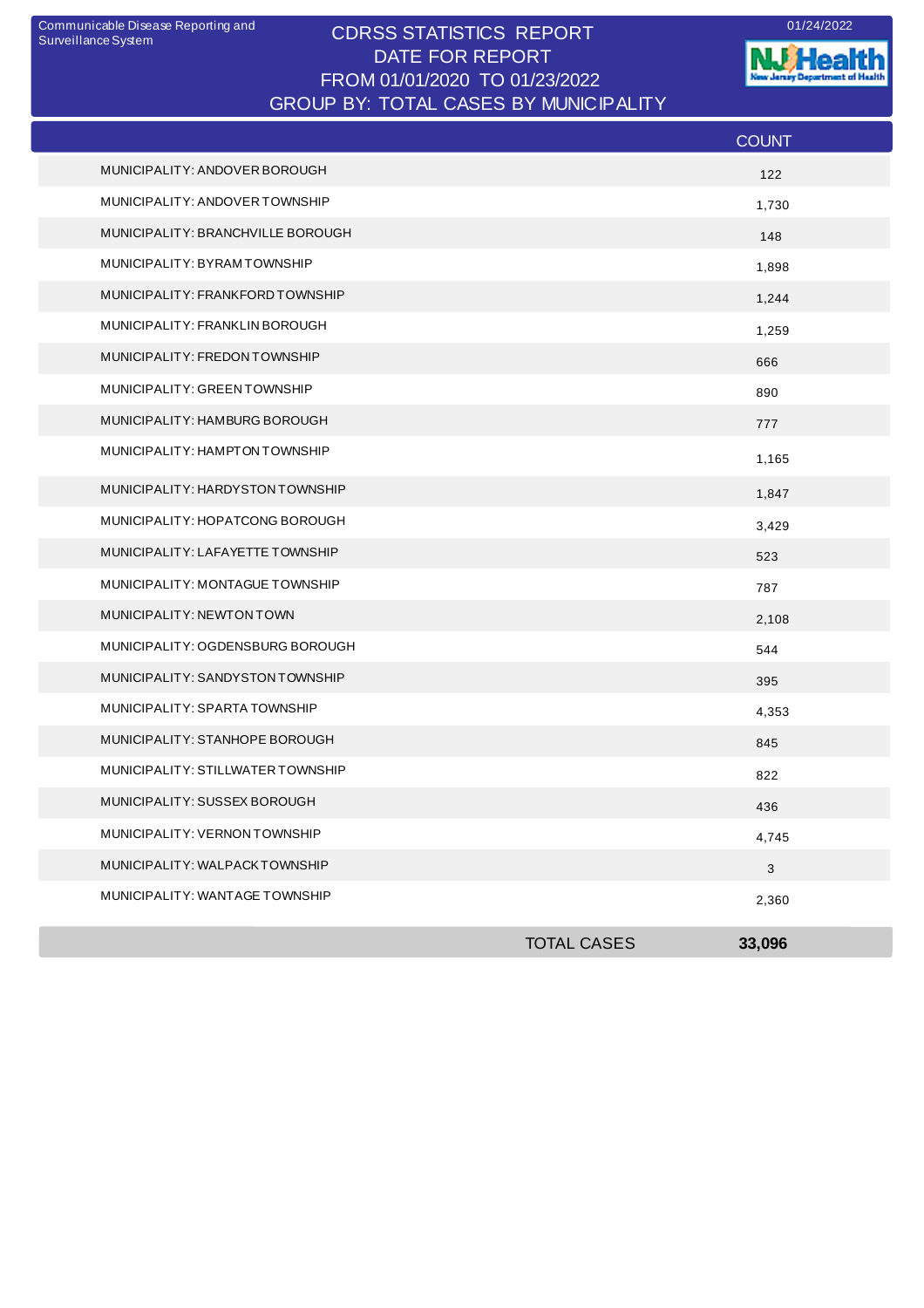## CDRSS STATISTICS REPORT DATE FOR REPORT FROM 01/01/2020 TO 01/23/2022 Communicable Disease Reporting and <br>
CODCO CTATICTICO DEDODT GROUP BY: DEATHS BY MUNICIPATILTY



**NJ Health** 

|                                   |                     | <b>COUNT</b>   |
|-----------------------------------|---------------------|----------------|
| MUNICIPALITY: ANDOVER TOWNSHIP    |                     | 145            |
| MUNICIPALITY: BYRAMTOWNSHIP       |                     | 10             |
| MUNICIPALITY: FRANKFORD TOWNSHIP  |                     | 41             |
| MUNICIPALITY: FRANKLIN BOROUGH    |                     | 13             |
| MUNICIPALITY: FREDON TOWNSHIP     |                     | 6              |
| MUNICIPALITY: GREEN TOWNSHIP      |                     | 10             |
| MUNICIPALITY: HAMBURG BOROUGH     |                     | 8              |
| MUNICIPALITY: HAMPTON TOWNSHIP    |                     | 5              |
| MUNICIPALITY: HARDYSTON TOWNSHIP  |                     | 20             |
| MUNICIPALITY: HOPATCONG BOROUGH   |                     | 26             |
| MUNICIPALITY: LAFAYETTE TOWNSHIP  |                     | $\mathbf{1}$   |
| MUNICIPALITY: MONTAGUE TOWNSHIP   |                     | 6              |
| MUNICIPALITY: NEWTON TOWN         |                     | 38             |
| MUNICIPALITY: OGDENSBURG BOROUGH  |                     | 8              |
| MUNICIPALITY: SANDYSTON TOWNSHIP  |                     | 3              |
| MUNICIPALITY: SPARTA TOWNSHIP     |                     | 23             |
| MUNICIPALITY: STANHOPE BOROUGH    |                     | 5              |
| MUNICIPALITY: STILLWATER TOWNSHIP |                     | $\overline{4}$ |
| MUNICIPALITY: SUSSEX BOROUGH      |                     | $\overline{2}$ |
| MUNICIPALITY: VERNON TOWNSHIP     |                     | 32             |
| MUNICIPALITY: WANTAGE TOWNSHIP    |                     | 13             |
|                                   | TOTAL FOR PAT DIED: | 419            |
|                                   |                     |                |